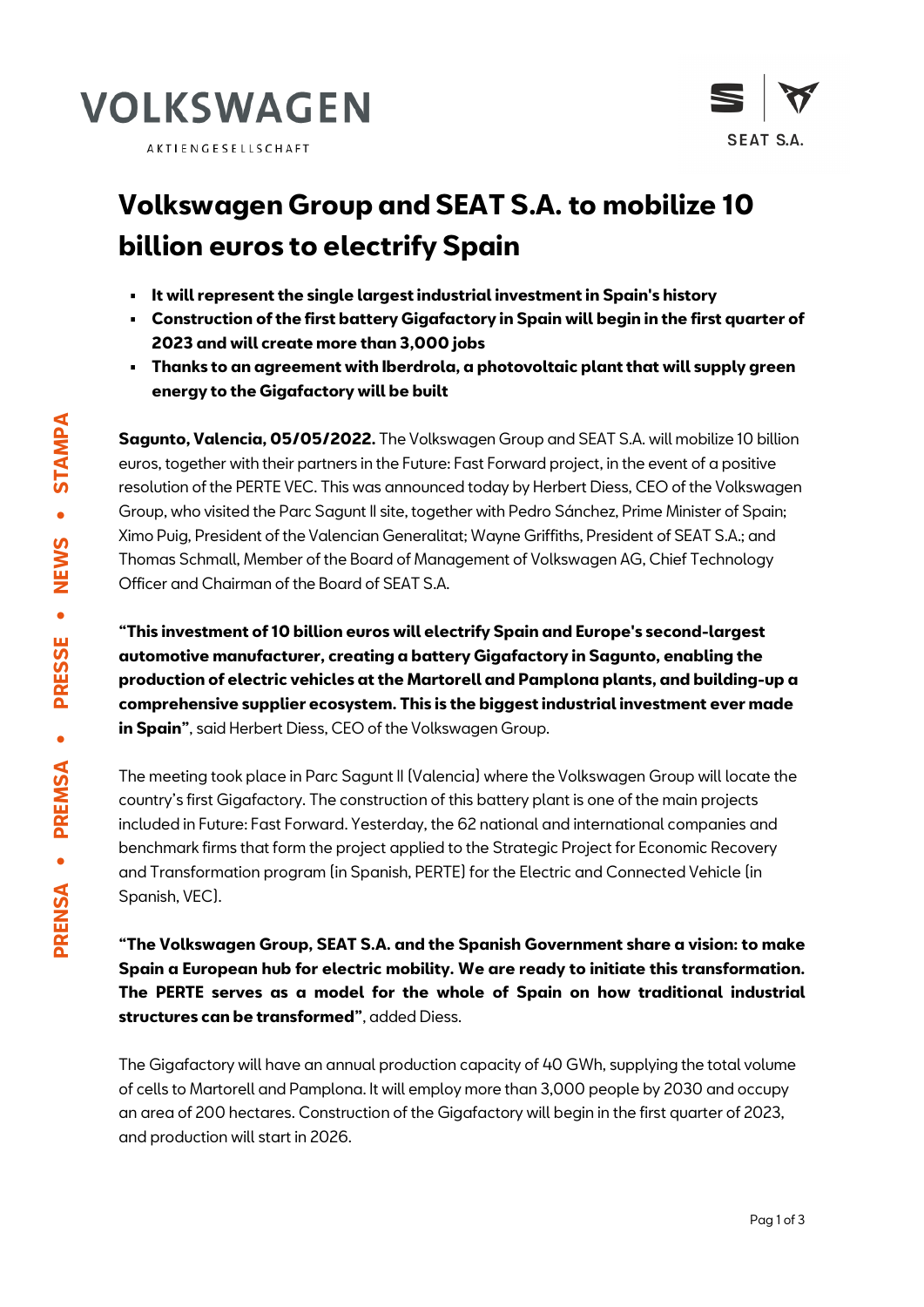

The first milestone must be the positive outcome of the PERTE submission and the finalisation of the permits: **"We will build the battery Gigafactory with an investment of more than 3 billion euros, but the PERTE funds are essential if we are to realise our ambition of turning Spain into a European hub for electric vehicles"**, said Thomas Schmall.

**"The battery factory in Sagunto will occupy a 200-hectare site and will be the third of six Gigafactories the Group plans to build across Europe. For our battery ramp-up in Spain and Europe, sustainability and a closed value chain loop are key. To name a few aspects: with the electricity to supply the Gigafactory coming 100 percent from renewable energies, with a local-for-local approach and by recovering valuable raw materials on site, our new factory in Valencia will be a blueprint for circular economy",** Schmall said.

## **Agreement with Iberdrola to build a photovoltaic plant**

As part of the event held today, the Volkswagen Group and Iberdrola Group signed a strategic agreement that will allow the construction of a photovoltaic plant in Sagunto to supply the Gigafactory with green energy.

The solar plant will cover 250 hectares and will be located less than 10 kilometres from the battery factory. In the first phase, it will provide 20% of the Gigafactory's total energy.

**SEAT S.A.** is the only company that designs, develops, manufactures and markets cars in Spain. A member of the Volkswagen Group, the multinational has its headquarters in Martorell (Barcelona), sells vehicles under the CUPRA and SEAT brands, while SEAT MÓ is the business unit that covers urban mobility products and solutions.

SEAT S.A. exports more than 80% of its vehicles and is present in 75 countries. The company employs over 15,000 professionals and has three production centres – Barcelona, El Prat de Llobregat and Martorell, where it manufactures the SEAT Ibiza, SEAT Arona, Leon family and the CUPRA Formentor. Additionally, SEAT S.A. produces the CUPRA Born and the SEAT Tarraco in Germany, the Ateca in the Czech Republic and the SEAT Alhambra in Portugal. The company also has the SEAT CODE software development centre, located in Barcelona.

SEAT S.A. will invest 5 billion euros through to 2025 to develop new models for the two commercial brands, SEAT and CUPRA, and to electrify the range. The company aims to play a relevant role in the electrification of urban electric vehicles, with a special focus on the transformation of the Spanish automotive industry.

## **SEAT S.A. Communications**



**Cristina Vall-Llosada** Head of Corporate Communications M/ +34 646 295 296 cristina.vall-llosada@seat.es





**Ezequiel Avilés** Corporate Communications M/ +34 646 303 738 ezequiel.aviles@seat.es

[SEAT Mediacenter](http://www.seat-mediacenter.es/)